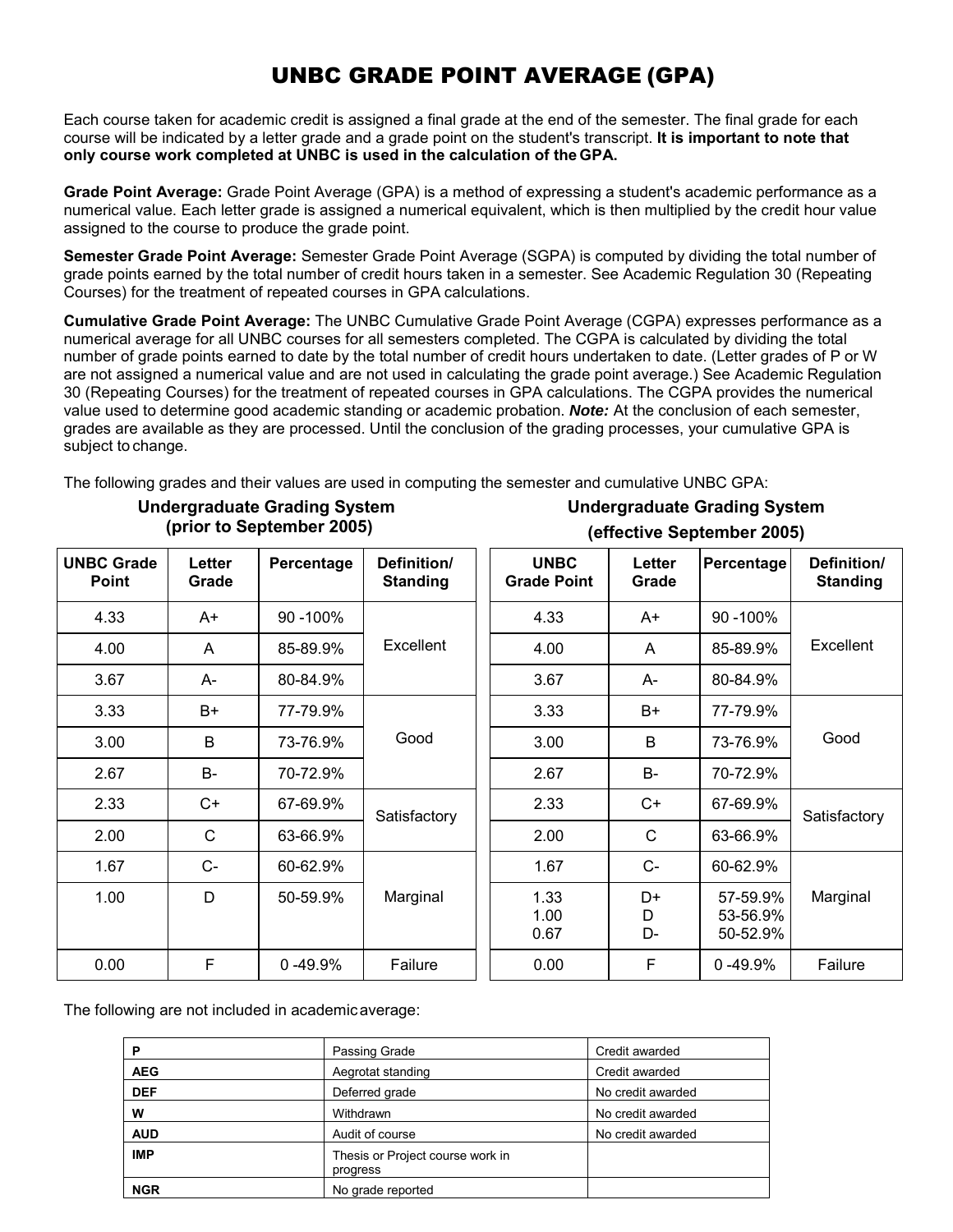# CALCULATING YOUR GPA

Multiply the **grade point values** by the number of credit hours to determine the **quality points** for each course.

- 1. Add together all the **quality points**.
- 2. Add together all the credit hours that received one of the above grades to determine **net hours**.<br>3. Divide the **net quality points** by **net hours** to calculate the GPA.
- 3. Divide the **net quality points** by **net hours** to calculate the GPA.

### **Example:**

| <b>Course</b>                | Grade      | <b>Credit</b><br><b>Hours</b> |   | <b>Grade Points</b>        |     | Quality<br><b>Points</b> |
|------------------------------|------------|-------------------------------|---|----------------------------|-----|--------------------------|
| <b>MATH 115</b>              | W          | $-3$                          |   |                            |     |                          |
| <b>BIOL 101</b>              | A-         | 4                             | X | 3.67                       | $=$ | 14.68                    |
| <b>ENGL 101</b>              | A+         | 3                             | X | 4.33                       | $=$ | 12.99                    |
| <b>PHIL 101</b>              | B          | 3                             | X | 3                          | $=$ | 9                        |
| <b>CORE 101</b>              | <b>AEG</b> | $-3$                          |   |                            | $=$ |                          |
| <b>ARTS 101</b>              | A-         | 3                             | X | 3.67                       | $=$ | 11.01                    |
| <b>BIOL 102</b>              | B-         | 4                             | X | 2.67                       | $=$ | 10.68                    |
| <b>Net Hours:</b>            |            | 17                            |   | <b>Net Quality Points:</b> |     | 58.36                    |
| $58.36 \div 17.0 = 3.43$ GPA |            |                               |   |                            |     |                          |

This can be done for each semester or for all completed coursework completed at UNBC.

### **Blank Worksheet:**

| <b>Course</b>   | Grade<br>(with Grade Point<br>Values attached) |                   | <b>Credit</b><br><b>Hours</b> |                            | Quality<br><b>Points</b> |  |
|-----------------|------------------------------------------------|-------------------|-------------------------------|----------------------------|--------------------------|--|
|                 | $A+$                                           | X                 |                               | $=$                        | 0                        |  |
|                 | $A+$                                           | X                 |                               | $=$                        | 0                        |  |
|                 | $A+$                                           | X                 |                               | $=$                        | $\mathbf 0$              |  |
|                 | $A+$                                           | X                 |                               | $\equiv$                   | $\mathbf 0$              |  |
|                 | $A+$                                           | X                 |                               | $=$                        | 0                        |  |
|                 | $A+$                                           | X                 |                               | $=$                        | 0                        |  |
|                 | $A+$                                           | X                 |                               | $=$                        | $\mathbf 0$              |  |
|                 |                                                | <b>Net Hours:</b> | $\mathbf 0$                   | <b>Net Quality Points:</b> | $\mathbf 0$              |  |
| <b>4.33 GPA</b> |                                                |                   |                               |                            |                          |  |